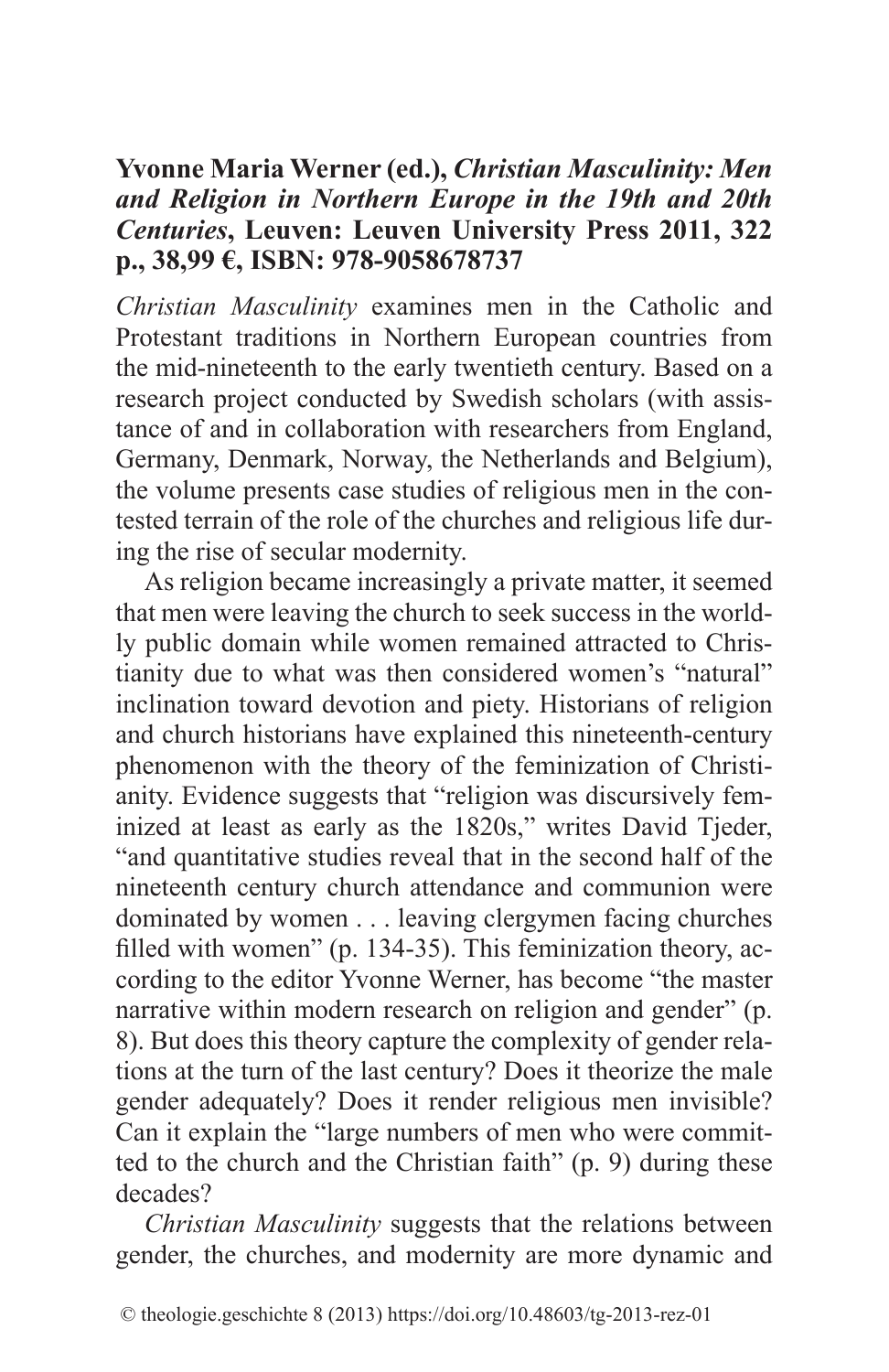contentious than the feminization theory allows for. If one were to restrict oneself to the master narrative of the feminization of Christianity, one would remain oblivious to the more nuanced ways that religious men claimed their roles and confessional identifications "between 1840 and 1940" (p. 10); one would also have to disregard the churches' efforts at mobilizing counter-strategies to "the secularization of society and the feminization of religion," which aimed at "restor[ing] and reinforc<sup>[ing]</sup> male domination in the religious sphere" (p. 13). The contributing researchers seem to agree that it is time to take a "critical attitude towards the feminization theory" (p. 10).

Such a shared starting point gives Christian Masculinity a cohesiveness that often is missing in other edited volumes on religion and gender. Assuming a common (albeit not monolithic) theoretical framework, the thirteen contributors pursue the hypothesis that Christianity responded to secularism with re-confessionalizing and re-masculinizing efforts, and they probe this hypothesis in locality-specific sites. Erik Sidenvall, in his biographical study of a Swedish Protestant missionary to China, articulates perhaps most succinctly the shared understanding:

It is one of the overarching hypotheses of the Lund-based research project . . . that a 'masculinisation' was an integral part of what the German historian Olaf Blaschke has termed a 'second confessional age'. In this anthology we find examples of how the renewed Christian enthusiasm of the nineteenth century coincided with conscious attempts to make Christianity more manly, sometimes even muscular (p. 149).

Indeed, it is Blaschke's research on the "second confessional age" that seemed to have spirited this project. According to Blaschke, the second confessional age (1830-1960) was marked by both church consolidation and conflicts between the denominations; the combative mood of both consolidation and denominational battles compensated "for the feminization of religion, since confessionalism was the arena in which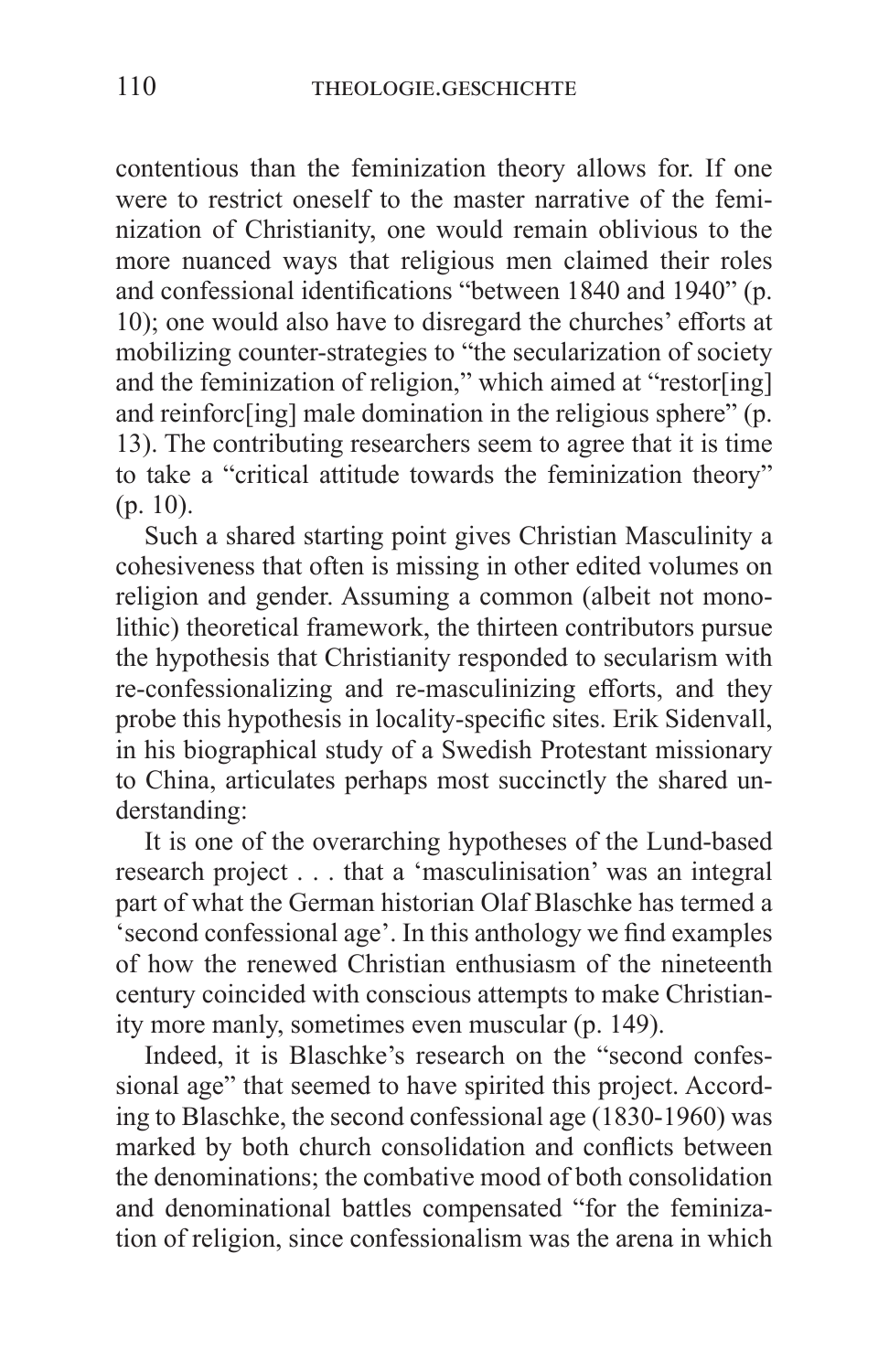male virtues and powers, used in the service of religion, could let off steam in a legitimate way" (p. 38).

With a few exceptions, most of the volume's chapters proceed historically, analyzing church documents, official correspondence, personal letters, biographies, or institutional developments. Only the last three chapters do not follow this disciplinary approach, with Inger Littberger Caisou-Rousseau's literary analysis of male protagonists in three classical Swedish novels, Anders Jarlert's biographical profile of Queen Victoria, Sweden's "manliest man in the Royal family" (p. 257), and Gösta Hallinsten's reflections on what he calls the "new Catholic feminism," inspired by Hans Urs von Balthasar, Edith Stein, and John Paul II). Halinsten's article, however, is disappointingly apologetic toward a normative theological anthropology that posits gender complementarity and presumes a "non-negotiable," "bodily-grounded sex difference" (p. 292).

The other chapters visit specific local sites in which issues of masculinity (or re-masculinization) are constructed, debated, defended, rejected, or theologized. The objects of these historical case studies include Lutheran theologians from the Swedish High Lund group; a Belgian movement of male devotion to the Sacred Heart; Dutch Dominicans in the 1930s; an analysis of obituaries of Swedish priests regarding "clerical manliness" (p. 118); a portraiture of the Swedish bishop Eklund, who combined Christianity, nationalism, and muscular manliness in his polemics against "unmanly" secular men; Swedish male missionaries in China; Catholic missionaries in Scandinavia; evangelizing efforts among Swedish military conscripts by creating so-called "soldiers' homes" (p. 192); and the charismatic masculinity embodied by the founder of the Danish "folk high schools" (213).

Readers with special interest in church history of Northern Europe will particularly profit from these chapters. People less interested in the details of local case studies within a predominantly Swedish context will still benefit from reading *Christian Masculinity* because the themes addressed can